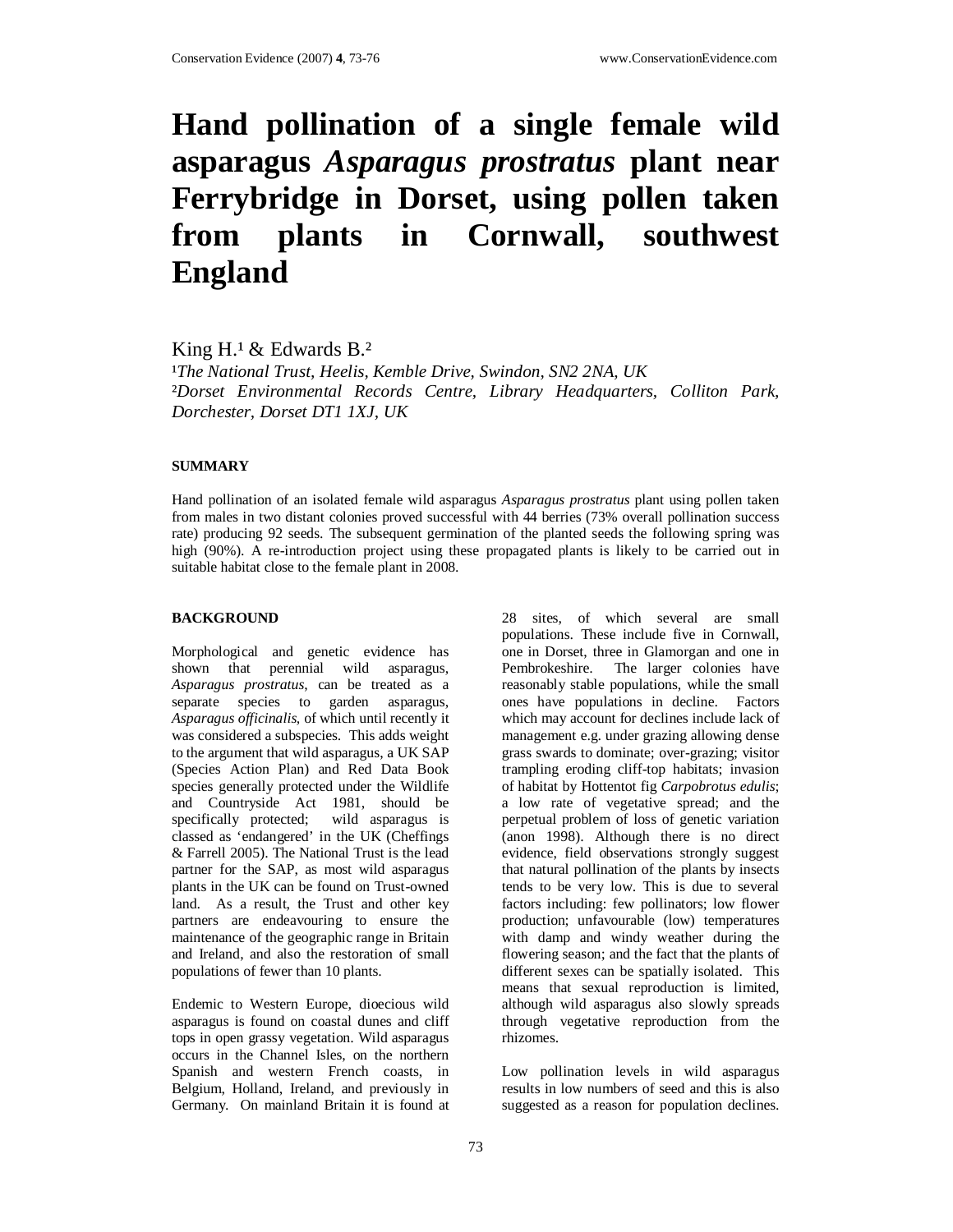This is a recurring cycle, with small populations less and less likely to undergo natural pollination as their numbers decline. For this reason, at a site in southern England with a single known surviving female plant it was decided to attempt hand pollination using pollen from male plants from two distant colonies.

## **ACTION**

**Study site:** At a locality between Ferrybridge (also known as Ferry Bridge) and Small Mouth in Dorset, southern England, the wild asparagus population comprised a single female plant. The nearest males available for cross-pollination were over 300 km away at sites in Cornwall in the extreme southwest of the country. This female plant (Fig. 1) is a survivor from a previously large population present at nearby Portland. In May 2005 'wild asparagus workshops' (King *et al.* 2007) were held and discussions led to this pollination project, which it was hoped would fulfil one of the aims of the wild asparagus SAP, by pollinating the female Dorset plant and then using the seeds produced to propagate young plants for restoration of this colony.



**Figure 1.** The Dorset female plant with flowers to be pollinated, June 2006 (Photo: Bryan Edwards\DERC)

**Hand pollination:** The project employed a contractor (funded by Natural England and the National Trust) to pollinate the Dorset plant using a hand pollination method trialled previously during the wild asparagus workshops, and to subsequently record results, extract seed for propagation, and monitor the germination of new plants. Male flowering spikes were collected from donor sites in Cornwall: Tubby's Head (near St Agnes

approx. 320 km west of Ferrybridge) and Cadgwith (on the Lizard Point approx. 330 km west-south-west of Ferrybridge).

Six to eight flowering shoots (mostly those with 'ripe anthers') from a single male from each of the two donor sites were cut near to the ground and transported by car (on 2 June 2006 from Tubby's Head, and 9 June 2006 from Terrick Colt, Cadgwith) on the same day to the Dorset female to pollinate her. The male shoots were not rooted or grown but were kept in a vase of water during the journey. Due to the heat within the car, any slightly closed flowers opened up. Once the hand pollination had been undertaken the male shoots were left lying by the female plant - ants (Formicidae) were observed to be attracted to the flowers at the donor sites, so it was thought the same might be the case at the Dorset site and therefore that they might further assist pollination. Each individual pollinated flower from the Tubby's Head male was marked with a short length of red cotton thread tied around the pedicel (flower stalk), and those pollinated from the Cadgwith locality with blue cotton thread likewise.

**Monitoring:** All resultant berries were monitored until they ripened and turned bright red in the early autumn, when they were harvested. Berries were harvested on 4 and 13 September and those from different males were kept separate to elucidate any differences in pollination success rates and future germination. Seeds were stripped from their berries, rinsed and sown in seed trays in potting compost (John Innes no. 2) the day after harvesting, and put in a cold frame in shaded conditions for the winter. The success of the pollination was measured by calculating the percentage of fruiting berries. Germination success of the seeds being propagated was monitored during the following spring (2007).

#### **CONSEQUENCES**

**Berry and seed production:** Results of the hand pollination and subsequent germination of seeds produced are summarised in Table 1. A total of 44 berries developed (73% overall pollination success rate); 19 were pollinated from the Tubby's Head male (63% success) and 25 from the Cadgwith male (83% success). Figure 2 shows two mature fruits that developed from hand pollinated flowers.

The total number of seeds produced within these berries was 92, with little variation in the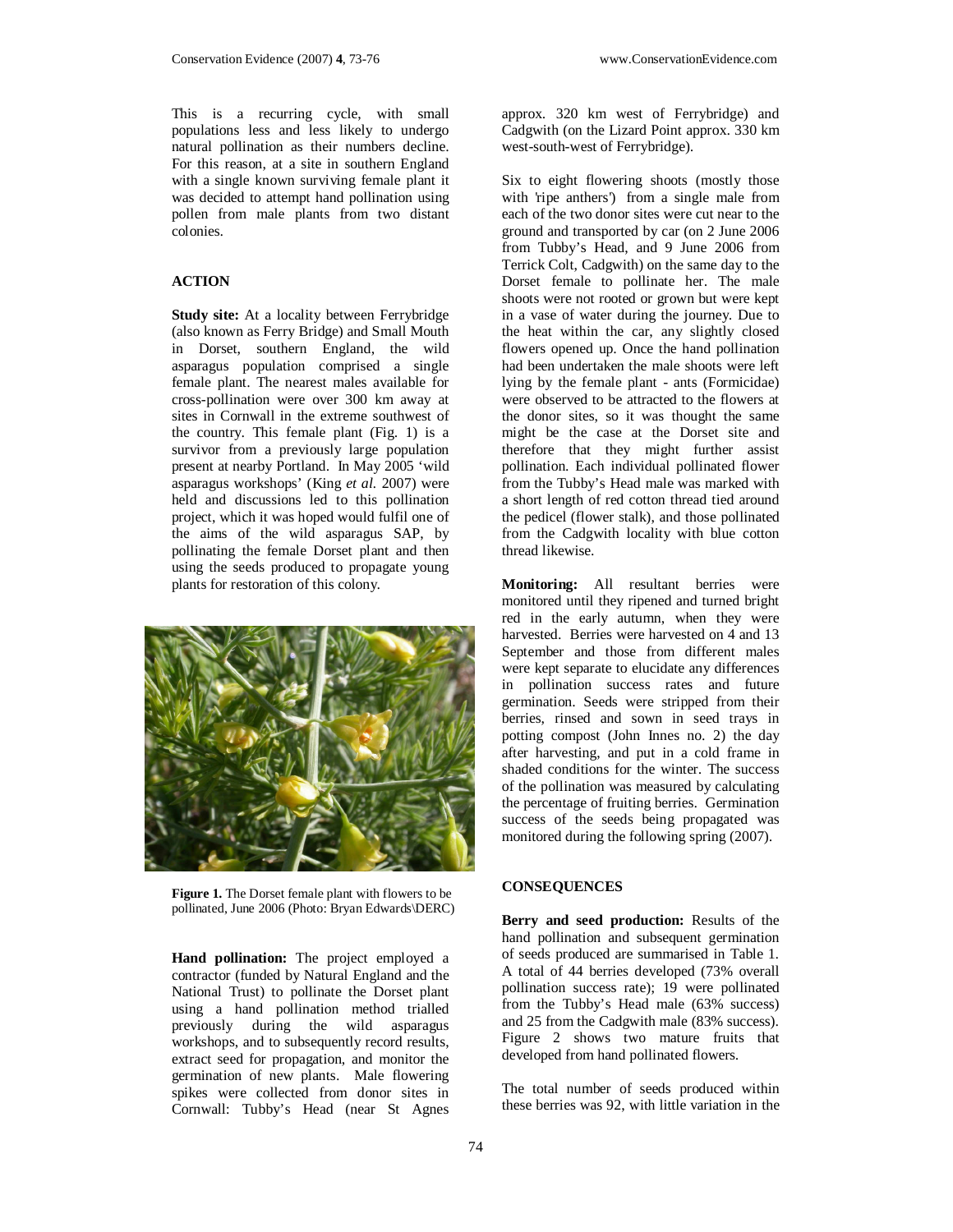| Male donor<br>site            | <b>Berries</b><br>produced | <b>Flowers</b><br>producing<br><b>berries</b><br>$(\%)$ | <b>Number</b><br>of seeds<br>produced | Average<br>number of<br>seeds/berry | Number of<br>young<br><b>plants</b> | <b>Germination</b><br>success $(\% )$ |
|-------------------------------|----------------------------|---------------------------------------------------------|---------------------------------------|-------------------------------------|-------------------------------------|---------------------------------------|
| Tubby's Head                  | 19                         | 63                                                      | 43                                    | 2.26                                | 40                                  | 93                                    |
| Terrick Colt<br>near Cadgwith | 25                         | 80                                                      | 49                                    | 1.96                                | 43                                  | 88                                    |
| Total/averages                | 44                         | 73%                                                     | 92                                    | 2.09                                | 83                                  | 91%                                   |

**Table 1.** Summary of results of hand pollination of wild asparagus at Ferrybridge in 2006 and subsequent seed germination in spring 2007.

numbers between the two pollen donor sites: Tubby's Head had an average of 2.26 seeds per berry, whilst Cadgwith had 1.96. Most berries contained one or two seeds, with some larger berries containing four or five seeds. These numbers are lower than the average from data presented at the wild asparagus pollinator workshops (2.5 seeds per berry) possibly because of the prolonged hot, dry weather that prevailed after the pollination in June 2006 (assumed to be favourable) at these localities.



**Figure 2.** Dorset female plant with fruits, September 2006. The cotton thread attached to the pedicel indicates that the flowers were hand pollinated (Photo: Bryan Edwards\DERC)

**Germination:** The seeds germinated in spring 2007. Germination success was high (93% derived from Tubby's Head pollen; 88% from Cadgwith). The sexes of these plants will not be identifiable until the plants flower, which although no data is currently available is considered to be in two years at the earliest,

but probably within 2-3 years given present knowledge of the growth and time to reach maturity.

**Project promotion:** The project received positive press coverage; including pieces in four national newspapers, which it is hoped will help to increase the profile of the plants.

**Conclusions:** The hand pollination of the lone Dorset female wild asparagus plant using pollen derived from males from distant colonies in Cornwall was deemed a great success. A re-introduction project as part of the UK SAP using plants propagated from the resultant seeds is likely to be carried out in suitable habitat close to the Dorset female plant in 2008.

#### **ACKNOWLEDGMENTS**

The authors would like to thank Lucy Cordrey (The National Trust) and Tim Rich (National Museum Wales) for comments on the draft manuscript.

#### **REFERENCES**

Anon (1998) *Tranche 2 Action Plans – vol. 1: Vertebrates and vascular plants.* (p.129). UK Biodiversity Group. http://www.ukbap.org.uk/UKPlans.aspx?ID=1 18

Anon (2007) National Action Plan - *Asparagus officinalis* ssp. *prostratus* (Wild Asparagus). http://www.ukbapreporting.org.uk/plans/national.asp